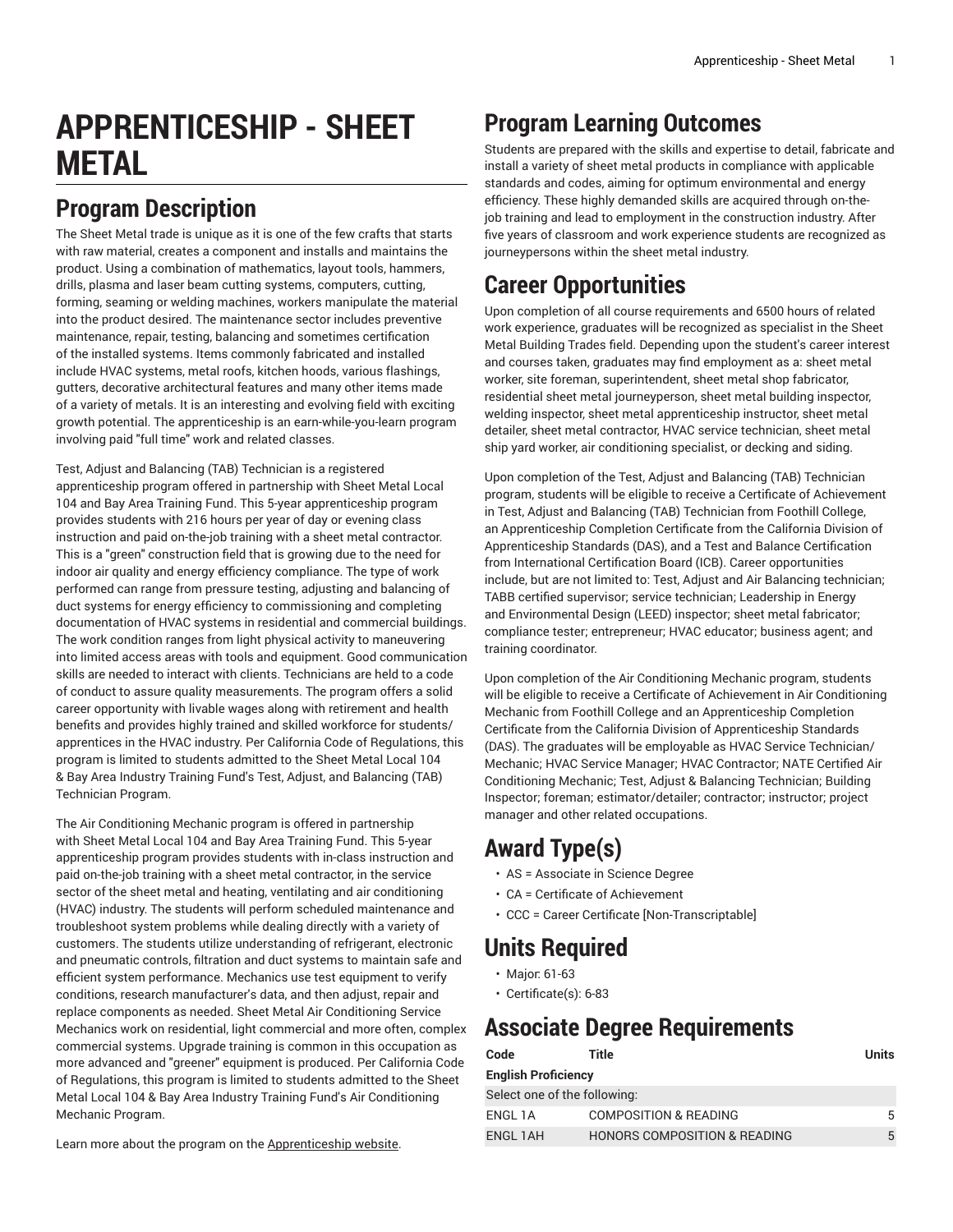| ENGL 1S       | INTEGRATED COMPOSITION & READING     | 8 |
|---------------|--------------------------------------|---|
| & ENGL 1T     | and INTEGRATED COMPOSITION & READING |   |
| ESLL 26       | ADVANCED COMPOSITION & READING       | 5 |
| or equivalent |                                      |   |

#### **Mathematics Proficiency**

College-level math course at or above the level of Intermediate Algebra

A minimum of 90 units is required $^{\rm l}$  to include:

- Completion of one of the following general education patterns: Foothill General Education, CSU General Education Breadth Requirements or the Intersegmental General Education Transfer Curriculum (IGETC)
- Core courses (58 units)
- Support courses (3-5 units)
- 1 Additional elective course work may be necessary to meet the 90-unit minimum requirement for the associate degree.

**Note:** All courses pertaining to the major must be taken for a letter grade. In addition, a grade of "C" or better is required for all core and support courses used for the degree or certificates.

### **Core and Support Courses**

| Code                | Title                                                         | <b>Units</b>   |
|---------------------|---------------------------------------------------------------|----------------|
| <b>Core Courses</b> |                                                               |                |
| <b>APSM 101</b>     | <b>SMO-1 TRADE INTRODUCTION</b>                               | 3              |
| <b>APSM 102</b>     | SMO-2 CERTIFIED SAFETY & BEGINNING TRADE<br><b>MATH</b>       | 3              |
| <b>APSM 103</b>     | SMO-3 SHEET METAL TOOLS & SHOP                                | 1.5            |
| <b>APSM 104</b>     | SMO-4 SOLDERING & COMMON SEAMS                                | 2              |
| <b>APSM 105</b>     | <b>SMO-5 DRAFTING INTRODUCTION &amp; VIEWS</b>                | 2.5            |
| <b>APSM 106</b>     | <b>SMO-6 BEGINNING DUCT FITTINGS</b>                          | 1.5            |
| <b>APSM 107</b>     | <b>SMO-7 PARALLEL LINE FITTINGS</b>                           | 1.5            |
| <b>APSM 108</b>     | <b>SMO-8 TRIANGULATION FITTINGS</b>                           | 1.5            |
| <b>APSM 109</b>     | SMO-9 RADIAL LINE LAY OUT & OGEE OFFSETS                      | 1.5            |
| <b>APSM 110</b>     | SMO-10 BASICS OF ARCHITECTURAL SHEET<br><b>METAL</b>          | $\overline{2}$ |
| <b>APSM 111</b>     | SMQ-11 ARCHITECTURAL SHEET METAL                              | 1.5            |
| <b>APSM 112</b>     | SMO-12 FIELD INSTALLATION                                     | 2              |
| <b>APSM 113</b>     | SMO-13 WELDING 1: PROCESS & SAFETY<br><b>OVERVIEW</b>         | 1.5            |
| <b>APSM 114</b>     | SMO-14 WELDING 2: GMAW                                        | 1.5            |
| <b>APSM 116</b>     | <b>SMO-16 PLANS &amp; SPECIFICATIONS</b>                      | 3              |
| <b>APSM 117</b>     | SMO-17 SUBMITTALS & SHOP DRAWINGS                             | 2.5            |
| <b>APSM 118</b>     | SMO-18 INDUSTRIAL & STAINLESS STEEL<br><b>INTRODUCTION</b>    | 1.5            |
| <b>APSM 119</b>     | SMO-19 HVAC AIR SYSTEMS & DUCT DESIGN                         | 3              |
| <b>APSM 122</b>     | <b>SMO-22 CODES &amp; STANDARDS</b>                           | 3              |
| <b>APSM 124</b>     | SMQ-24 METAL ROOFING                                          | $\overline{2}$ |
| <b>APSM 125</b>     | SMQ-25 DETAILING                                              | 3              |
| <b>APSM 126</b>     | <b>SMO-26 FOREMAN TRAINING</b>                                | 2.5            |
| <b>APSM 127</b>     | <b>SMO-27 BASIC AUTOCAD</b>                                   | 1.5            |
| <b>APSM 128</b>     | SMO-28 HVAC ENERGY CONSERVATION &<br>ENVIRONMENTAL TECHNOLOGY | 2.5            |

| <b>Total Units</b>      |                                                         | 61-63          |
|-------------------------|---------------------------------------------------------|----------------|
| <b>APSM 136</b>         | <b>SMQ-36 SERVICE BASICS</b>                            |                |
| <b>APSM 134</b>         | SMO-34 ADVANCED LAYOUT FABRICATION                      |                |
| <b>APSM 133</b>         | SMO-33 ADVANCED ARCHITECTURAL                           |                |
| <b>APSM 132</b>         | SMO-32 INTERMEDIATE CAD DETAILING THIRD<br><b>PARTY</b> |                |
| <b>APSM 131</b>         | SMO-31 CAD DETAILING                                    |                |
| <b>APSM 130</b>         | SMO-30 ADVANCED WELDING                                 |                |
| <b>APSM 121</b>         | SMQ-21 FABRICATION & SHORTCUTS                          |                |
| <b>APSM 120</b>         | SMO-20 MEASURING & SKETCHING                            |                |
|                         | Select three courses from the following:                | $3-5$          |
| <b>Support Courses:</b> |                                                         |                |
| APSM 177A               | TITLE 24 MECHANICAL ACCEPTANCE TESTING                  | 2.5            |
| APSM 175A               | TABB TECHNICIAN CERTIFICATION                           | $\overline{2}$ |
|                         | <b>BALANCING HVAC SYSTEMS</b>                           |                |
| APSM 159A               | INTRODUCTION TO TESTING ADJUSTING &                     | 2.5            |

## **Certificate Requirements**

### **Certificate of Achievement in Sheet Metal Building Trades**

• Units: 58

The certificate of achievement is awarded upon completion of the core courses. General education courses are not required.

Currently offered at: Bay Area Sheet Metal JAC.

### **Certificate of Achievement in Test, Adjust and Balancing (TAB) Technician**

• Units: 70

| Code             | <b>Title</b>                                                                      | <b>Units</b>   |
|------------------|-----------------------------------------------------------------------------------|----------------|
| <b>APSM 155B</b> | AIR DISTRIBUTION & EFFICIENT DUCT DESIGN                                          | 2.5            |
| APSM 157B        | <b>HVAC ENERGY CODES &amp; STANDARDS</b>                                          | 2.5            |
| APSM 158A        | INTRODUCTION TO DIRECT DIGITAL HVAC<br><b>CONTROLS</b>                            | 2              |
| APSM 171A        | <b>HVAC TRADE HISTORY &amp; INTRODUCTION TO</b><br>TESTING, ADJUSTING & BALANCING | 3              |
| APSM 171B        | BASICS OF AIRFLOW, HEAT ENERGY & HEAT<br><b>TRANSFFR</b>                          | 2.5            |
| APSM 171C        | SAFETY TRAINING FOR TAB APPRENTICESHIP                                            | 2.5            |
| APSM 172A        | BASIC HVAC SYSTEMS, PSYCHROMETRICS, AIR<br>PRESSURES & MEASUREMENTS OF AIR        | 2.5            |
| APSM 172B        | PROPORTIONAL BALANCING                                                            | $\overline{2}$ |
| APSM 172C        | <b>DUCT LEAKAGE TESTING</b>                                                       | $\overline{2}$ |
| APSM 173A        | ELECTRICAL FUNDAMENTALS, ELECTRIC<br><b>MOTORS &amp; ROTATIONAL MEASUREMENTS</b>  | 2.5            |
| APSM 173B        | TEMPERATURE MEASUREMENTS, DUCT<br><b>SYSTEMS &amp; BASIC CONTROLS</b>             | 2.5            |
| APSM 173C        | HVAC FANS, FAN LAWS & V-BELT DRIVES                                               | 2.5            |
| APSM 174A        | HYDRONIC SYSTEMS, PUMPS & HYDRONIC<br><b>BALANCING</b>                            | 2.5            |
| APSM 174B        | BALANCING DOCUMENTATION, COOLING<br><b>TOWERS &amp; TAB RELATED SKILLS</b>        | $\mathfrak{p}$ |
| APSM 174C        | FIRE LIFE SAFETY LEVEL 1                                                          | 2.5            |